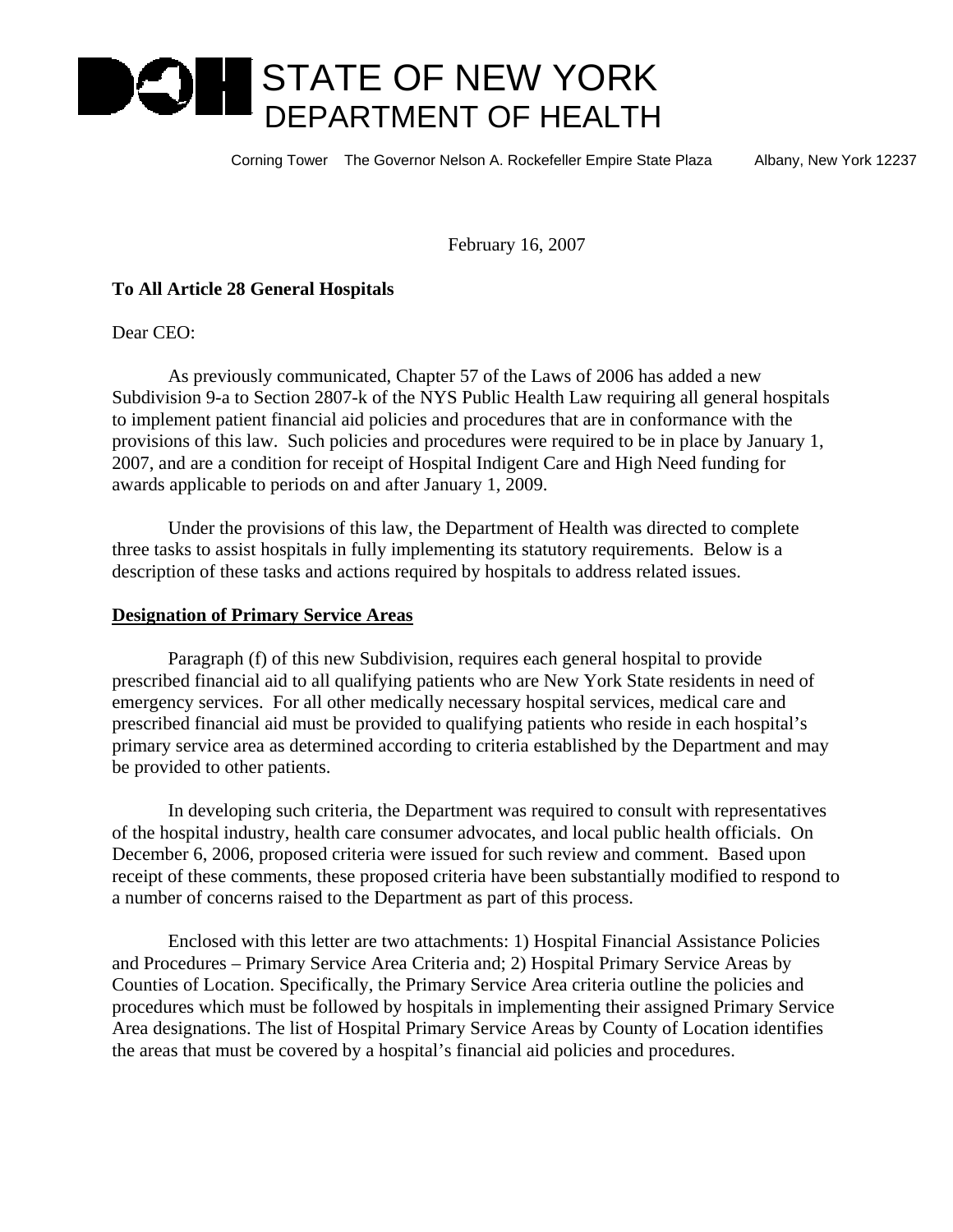To fully implement such criteria, each hospital must submit a letter to the Department describing any residency requirements it will use to extend discounted financial aid to patients deemed eligible pursuant to the hospital's conforming financial aid policies and procedures. **Please be aware, that discounts prescribed by law must be available to all patients residing in your assigned Primary Service Area for those receiving medically necessary treatment**.

This letter is due to the Department on March 2, 2007 and should be sent to:

 Martin Conroy Director, Division of Primary and Acute Care Services Hedley Building  $6<sup>th</sup>$  Floor, 433 River Street Troy, New York 12180-2299

#### **Nominal Payment Guidelines**

 Paragraph (b)(i) of this new Subdivision, prohibits hospitals from collecting any amount in excess of a nominal payment amount for eligible patients at or below 100% of the Federal Poverty Level as established pursuant to guidelines issued by the Department. Hospitals are free to charge less.

 Based upon a review of the maximum amounts charged to patients in this income category by our largest public provider of uninsured services, the Department has concluded that all other hospitals throughout the State should charge no amount in excess of such levels. Consequently, the guidelines below represent the **maximum total amount** which can be charged by the hospital, to eligible patients at or below 100% of the Federal Poverty Level by major service category:

#### **Nominal Payment Guidelines:**

Inpatient Services - \$150/Discharge Ambulatory Surgery - \$150/Procedure MRI Testing - \$150/Procedure Adult ER/Clinic Services - \$15/Visit Prenatal and Pediatric ER/Clinic Services – No Charge

#### **Asset Considerations**

 Paragraph (b)(vi) of this new Subdivision, permits a hospital to consider, on a case by case basis, the existence of significant assets owned by a patient, and/or legally responsible individual, when determining the mandated level of discounts to be applied to patients at or below 150% of the Federal Poverty Level.

 A December 5, 2006, letter was issued to all hospitals by the Department requiring the completion of an enclosed survey asking if such asset consideration was to be incorporated in your established policies and procedures and, if so, requiring the submission of a certification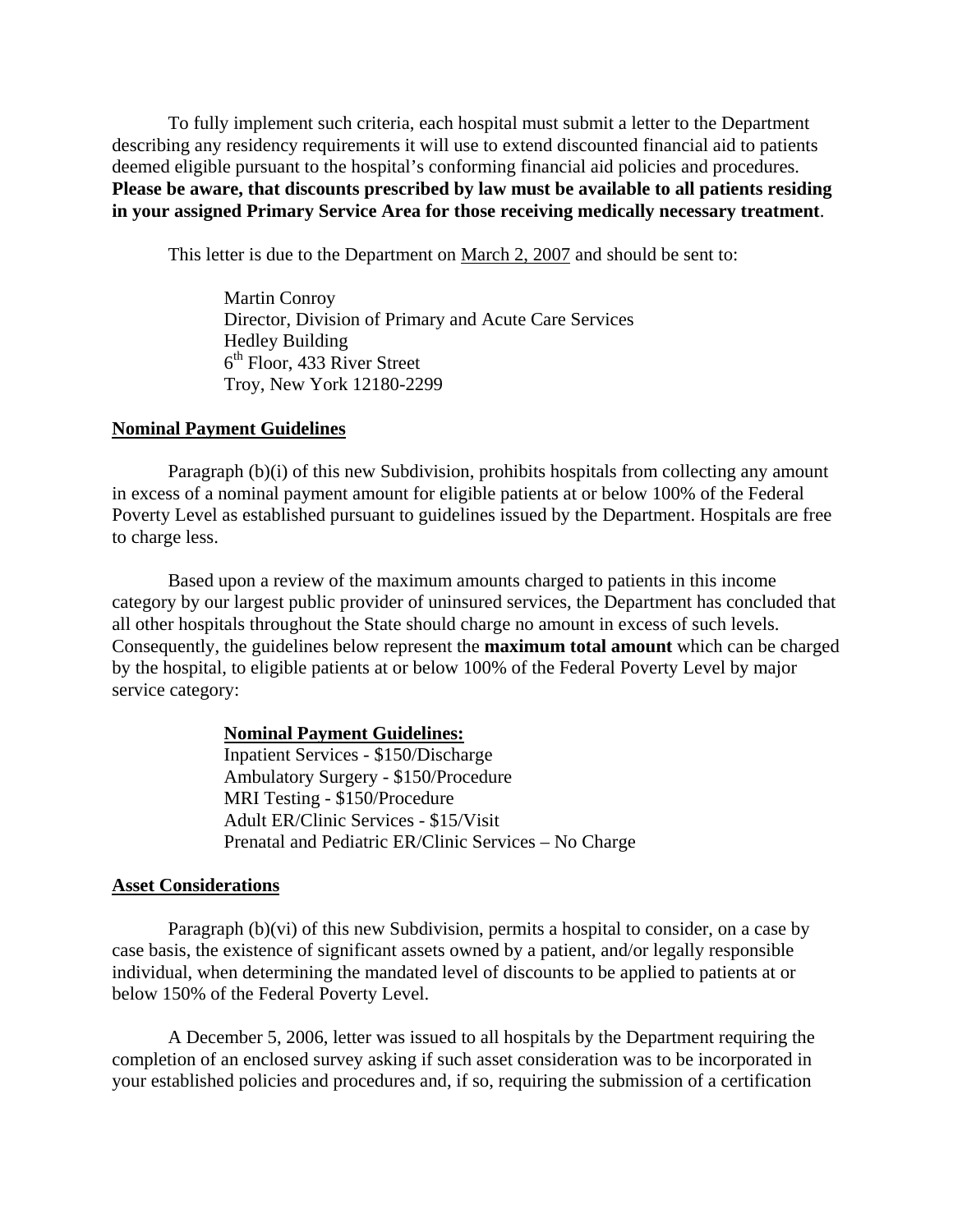agreeing to compliance with conditions specified in this enclosed survey. The letter directed that a response be due to the Department by December 29, 2006.

 To date, ninety-seven hospitals responded that such asset considerations would not be incorporated in their financial aid policies and procedures. Fifty-six hospitals responded they would, and submitted the prerequisite signed certification. Responses for sixty-one hospitals remain outstanding.

**As stated in the December 5, 2006 correspondence, failure to properly submit this survey/certification prohibits your hospital from considering assets in determining the level of discounts applicable to eligible patients at or below 150% of the Federal Poverty Level.**  If such consideration is to be made, your hospital must submit this prerequisite survey to:

> Mr. Richard Pellegrini **Director** Bureau of Financial Management and Information Support New York State Department of Health Room 984, Corning Tower Building Empire State Plaza Albany, New York 12237

 Through implementation of the above referenced requirements, hospitals should now be able to effectuate financial aid policies and procedures which are in full compliance with the provisions of this new mandate. Should you have any questions on the Primary Service Area requirements and related reporting procedures, please contact Martin Conroy at (518) 402-1004. Any questions regarding the nominal payment guidelines or asset considerations should be directed to Mr. Rick Pellegrini at (518) 474-1673.

Sincerely,

 David Wollner **Director** Office of Health Systems Management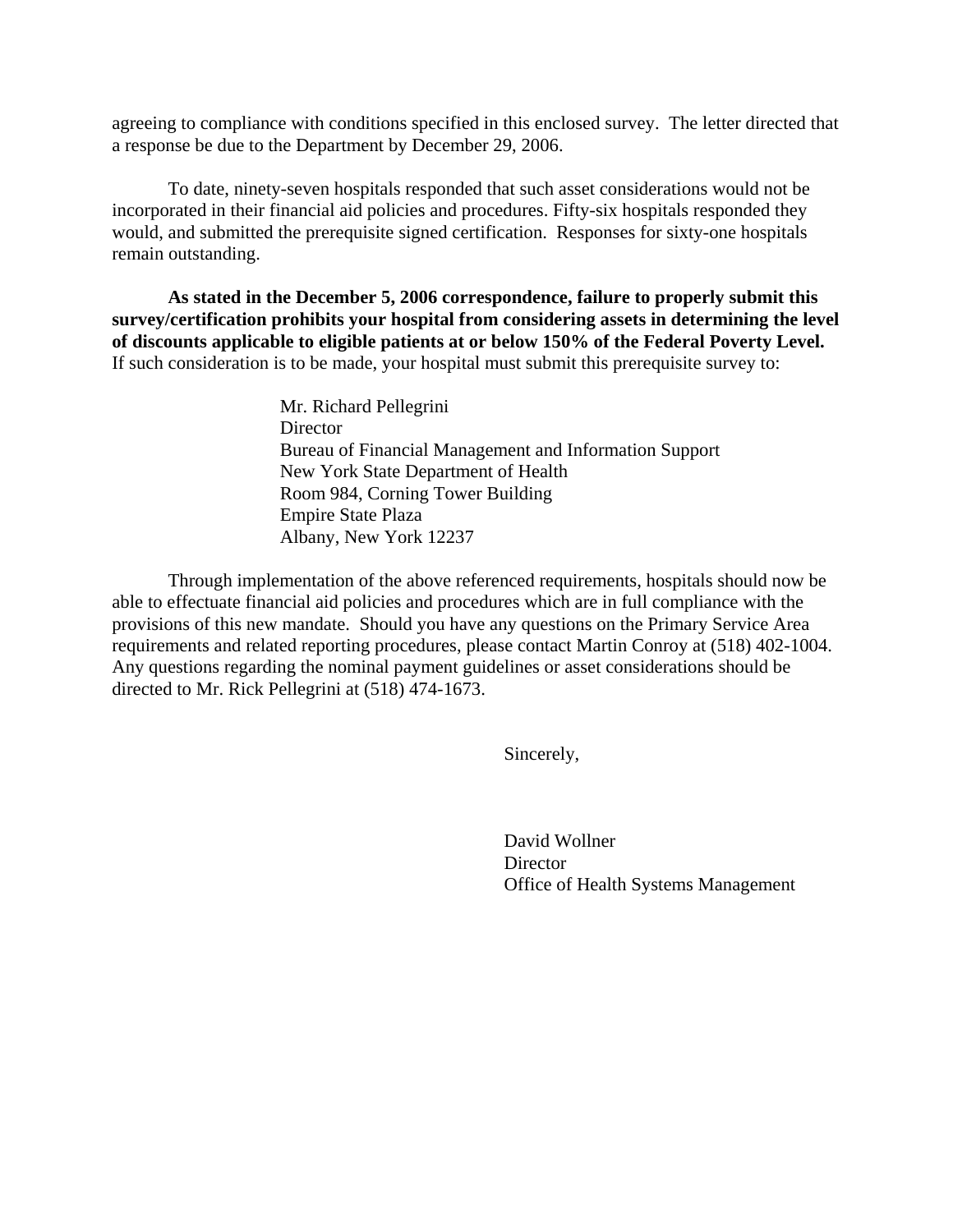## **Hospital Financial Assistance Policies and Procedures Primary Service Area Criteria**

#### **Criteria for the establishment of Primary Service Areas:**

- (1) Pursuant to Public Health Law (PHL) § 2807-k(9-a)(f), a primary service area (PSA) must be established for each inpatient facility possessing a separate Permanent Facility Identifier (PFI) number under its Article 28 General Hospital certificate. The Department is required to establish criteria for determining such primary services areas.
- (2) As determined by the Department, the legally mandated minimum PSA for each facility shall be as follows:
	- (a) For each hospital located in any of the five counties that make up New York City, such hospital's PSA shall consist of all such five counties, plus any such other counties within the State which are contiguous with the county in which such hospital is located.
	- (b) For all hospitals located in counties other than the five counties that make up New York City, the PSA for each such hospital shall consist of the county in which each such hospital is located, plus all contiguous counties. In addition, hospitals in certain counties have been assigned PSAs which include non-contiguous counties in order to achieve sufficient legally mandated coverage for every geographic area of the State.
	- (c) Attached is a chart which lists each county in the State and the PSA assigned to all hospitals in each such county.
	- (d) Hospitals may, at their discretion, extend the application of their financial aid policies and procedures to persons residing outside their PSAs and are encouraged to do so. In particular, hospitals which provide specialized medical services and procedures which are not readily available in other facilities are strongly encouraged by the Department to extend the application of their financial aid policies and procedures to persons residing outside their PSAs with regard to such specialized services and procedures, whether self-referred or referred by another provider or institution.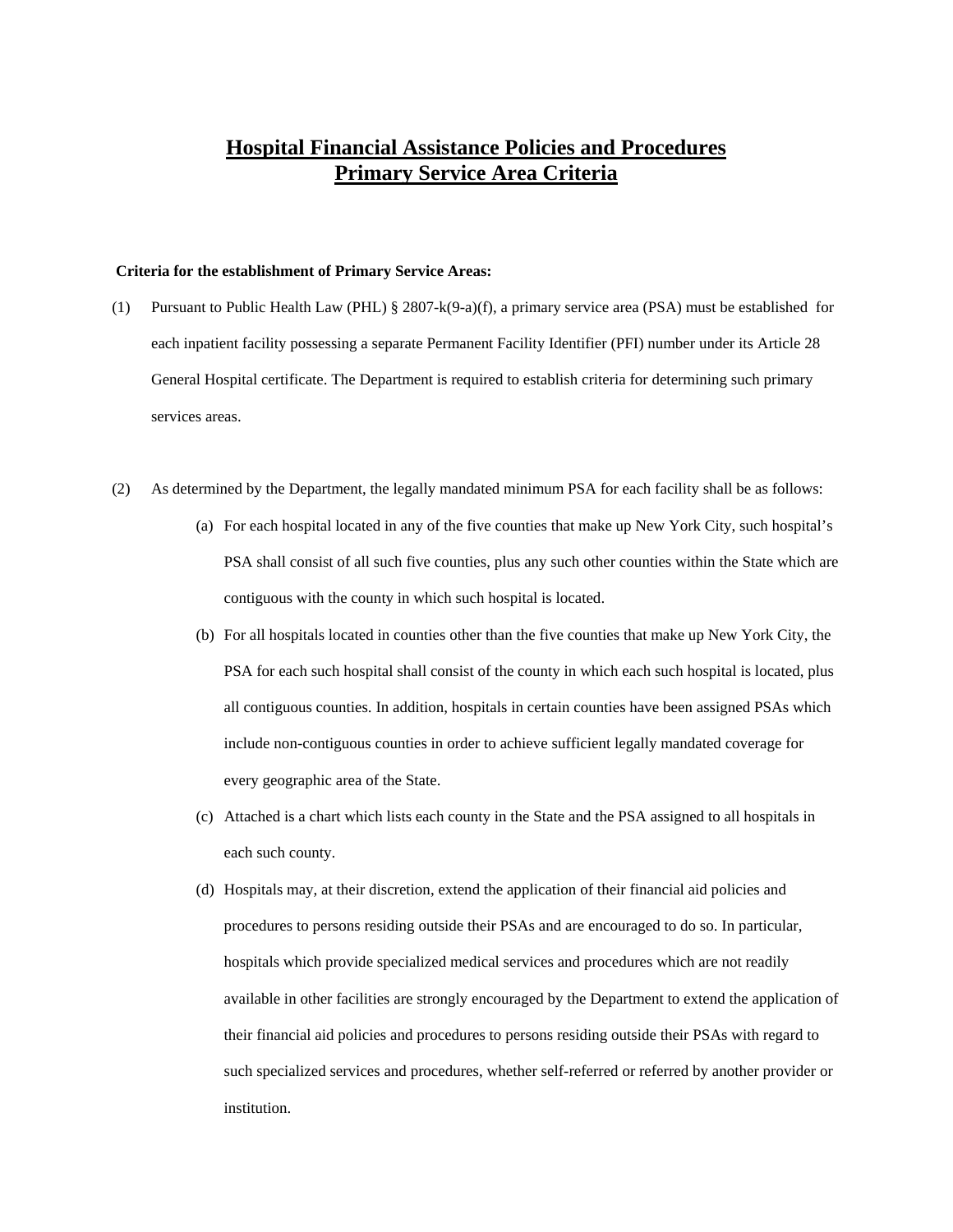(e) Hospitals which are willing to extend the application of their financial aid policies and procedures to all eligible persons residing within the State, or which are willing to extend such policies to areas of the State outside their PSAs, are asked to so advise the Department regarding the extent of such additional coverage. This letter is due to the Department on March 2, 2007 and should be sent to:

Martin Conroy Director, Division of Primary and Acute Care Services Hedley Building 6<sup>th</sup> Floor, 433 River Street Troy, New York 12180-2299

(3) Hospitals are required to make medically necessary medical care and financial aid available to all patients who reside in their PSAs and who otherwise meet the eligibility criteria set forth in PHL § 2807-k(9-a).